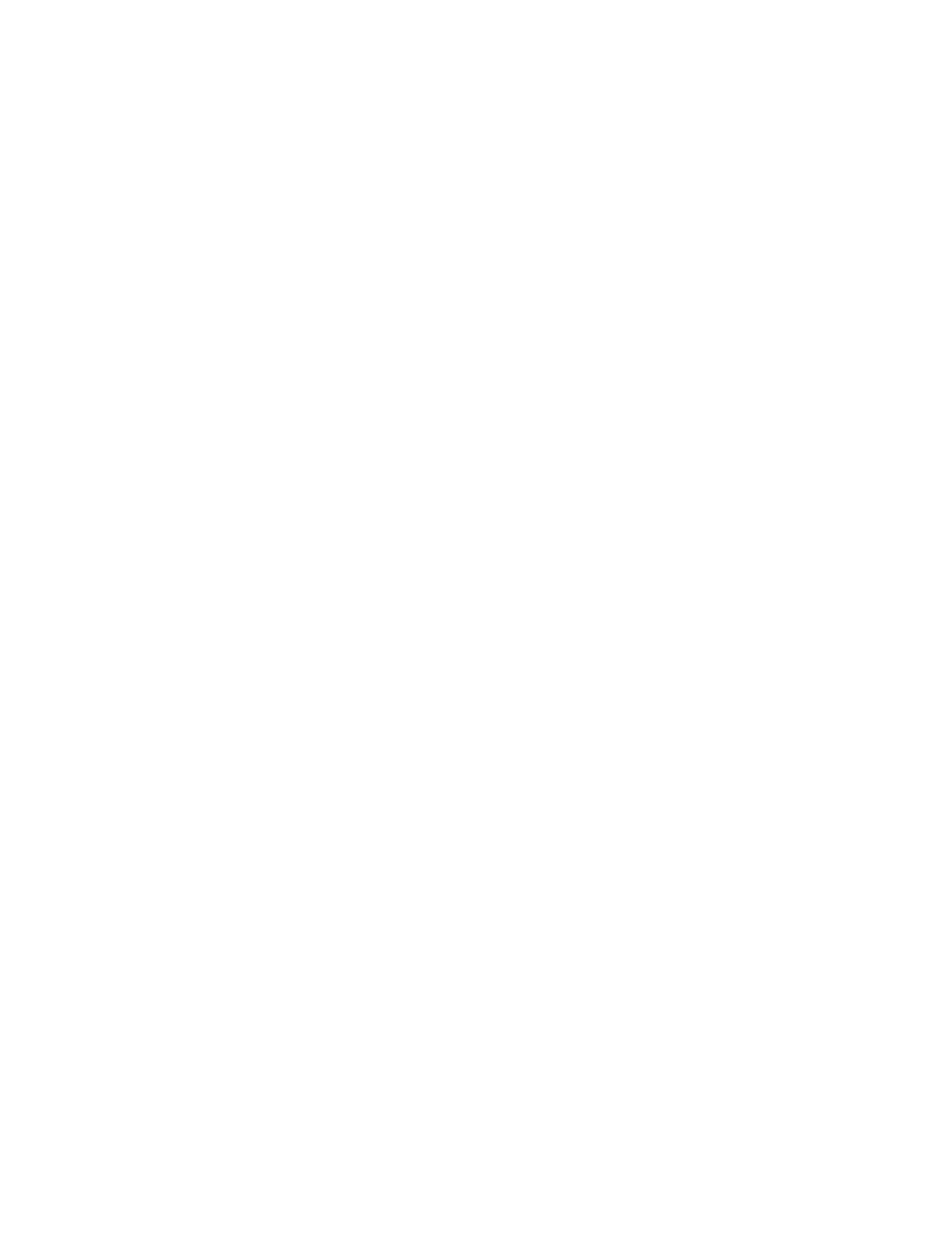- Globally coordinated additional research studies and assessment of the disease in more detail going on complication chain in domestic and wild mammal reservoir hosts and biological vector (sand fly) where leishmaniasis is endemic, is recommended.
- The occurrence of chemical resistance in sand-flies and other compromised insecticides to control the sand fly vector needs other new biotechnological interventions.
- Creating social awareness in all stakeholders and communities about the detail of ways of controlling sand fly vector and breaking the chain of the disease in mammalian host reservoirs should be taken.
- Leishmaniasis is a complex disease that poses challenges in diagnosis and treatment. Hence, advances in vaccine development, diagnosis, reporting, and treatment could prevent substantial morbidity and mortality from this emerging protozoon disease.

### **Acknowledgements**

The authors are very grateful to Prof. Dr. R. K. Narayan for his critical comments during the preparation of this manuscript. We also express our sincere thanks to the authors whose photographs are used in our manuscript for the academic purpose.

# **Ethics Approval and Consent to Participate**

This manuscript is a review paper not needs Ethical approval and has no questionnaire survey.

## **Consent for Publication**

The authors have full agreement for this review article for its publication.

#### **Availability of Data and Material**

All data and material present on hands of all the authors.

## **Competing Interests**

The authors declare that they do not have any conflict of interest.

# **Authors' Contributions**

All the authors contributed equally. They read the final version, and approved it for the publication.

#### **Bibliography**

- 1. Pal M. "Zoonoses". Second Edition Satyam Publishers, Jaipur, India (2007).
- 2. OryanA., *et al.* ["Risk factors associated with leishmaniasis".](http://dx.doi.org/10.4172/2329-9088.1000e118)  *[Tropical Medicine Surg](http://dx.doi.org/10.4172/2329-9088.1000e118)*ery 2 (2014): 3.
- 3. Hailu T., *et al.* ["Challenges in visceral leishmaniasis control and](https://pubmed.ncbi.nlm.nih.gov/27681541/)  [elimination in the developing countries A review".](https://pubmed.ncbi.nlm.nih.gov/27681541/) *Journal of [Vector Borne Diseases](https://pubmed.ncbi.nlm.nih.gov/27681541/)* 53 (2016): 193-198.
- 4. Burza S., *et al.* "Leishmaniasis". *Lancet* [15 \(2018\): 951-970.](https://pubmed.ncbi.nlm.nih.gov/30126638/)
- 5. [CFSPH. "Leishmaniasis \(Cutanous and Visceral\) in](https://www.cfsph.iastate.edu/Factsheets/pdfs/leishmaniasis.pdf)  [collaboration with Institute for International Cooperation](https://www.cfsph.iastate.edu/Factsheets/pdfs/leishmaniasis.pdf)  [in Animal Biologics and Iowa State University College of](https://www.cfsph.iastate.edu/Factsheets/pdfs/leishmaniasis.pdf)  veterinary Medicine". *[Centre for Food Security and Public](https://www.cfsph.iastate.edu/Factsheets/pdfs/leishmaniasis.pdf) Health* [\(2017\): 1-18.](https://www.cfsph.iastate.edu/Factsheets/pdfs/leishmaniasis.pdf)
- 6. Coura-Vital CW., *et al*. "Canine visceral leishmaniasis: incidence and risk factors for infection in a cohort study in Brazil". *Veterinary Parasitology* 197 (2013): 411-417.
- 7. Herrador Z., *et al.* ["Epidemiological changes in leishmaniasis in](https://journals.plos.org/plosntds/article?id=10.1371/journal.pntd.0003594)  [Spain according to hospitalization-based records, 1997- 2011:](https://journals.plos.org/plosntds/article?id=10.1371/journal.pntd.0003594)  [Raising awareness towards leishmaniasis in non-HIV patients".](https://journals.plos.org/plosntds/article?id=10.1371/journal.pntd.0003594)  *[PLoS Neglected Tropical Diseases](https://journals.plos.org/plosntds/article?id=10.1371/journal.pntd.0003594)* 9 (2015): e0003594.
- 8. [Gramiccia M and Gradoni L. "The current status of zoonotic](https://pubmed.ncbi.nlm.nih.gov/16162348/)  [leishmaniases and approaches to disease control"](https://pubmed.ncbi.nlm.nih.gov/16162348/)*. [International Journal of Parasitology](https://pubmed.ncbi.nlm.nih.gov/16162348/)* 35 (2005): 1169-1180.
- 9. Alvar J., *et al*[. "Leishmaniasis worldwide and global estimates](https://journals.plos.org/plosone/article?id=10.1371/journal.pone.0035671)  of its incidence"*. PLoS One* 7 [\(2012\): e35671.](https://journals.plos.org/plosone/article?id=10.1371/journal.pone.0035671)
- 10. Bessat M., *et al*[. "Leishmaniasis: Epidemiology, control and](https://www.readcube.com/articles/10.4172%2F2329-891x.1000153)  [future perspectives with special emphasis on Egypt".](https://www.readcube.com/articles/10.4172%2F2329-891x.1000153) *Journal [of Tropical Diseases](https://www.readcube.com/articles/10.4172%2F2329-891x.1000153)* 2.153 (2015).
- 11. Garrido-JareñoM., et al[. "Cutaneous and mucocutaneous](https://parasitesandvectors.biomedcentral.com/articles/10.1186/s13071-020-3901-1) [leishmaniasis: experience of a Mediterranean hospital".](https://parasitesandvectors.biomedcentral.com/articles/10.1186/s13071-020-3901-1)  *[Parasites Vectors](https://parasitesandvectors.biomedcentral.com/articles/10.1186/s13071-020-3901-1)* 13**.**24 (2020).
- 12. Rose K., *et al*[. "Cutaneous leishmaniasis in red kangaroos:](https://www.sciencedirect.com/science/article/abs/pii/S0020751904000591)  [isolation and characterization of the causative organisms".](https://www.sciencedirect.com/science/article/abs/pii/S0020751904000591)  *[International Journal of Parasitology](https://www.sciencedirect.com/science/article/abs/pii/S0020751904000591)* 34 (2004): 655-664.
- 13. [Goto H and Lindoso JA. "Current diagnosis and treatment of](https://pubmed.ncbi.nlm.nih.gov/20377337/)  [cutaneous and mucocutaneous leishmaniasis".](https://pubmed.ncbi.nlm.nih.gov/20377337/) *Expert Review Anti infectious* [8 \(2010\): 419-433.](https://pubmed.ncbi.nlm.nih.gov/20377337/)

**Citation:** Mahendra Pal*., et al.* "Etiology, Clinical Spectrum, Epidemiology, Diagnosis, Public Health Significance and Control of Leishmaniasis: A Compre-hensive Review". *Acta Scientific Microbiology* 5.5 (2022): 140-151.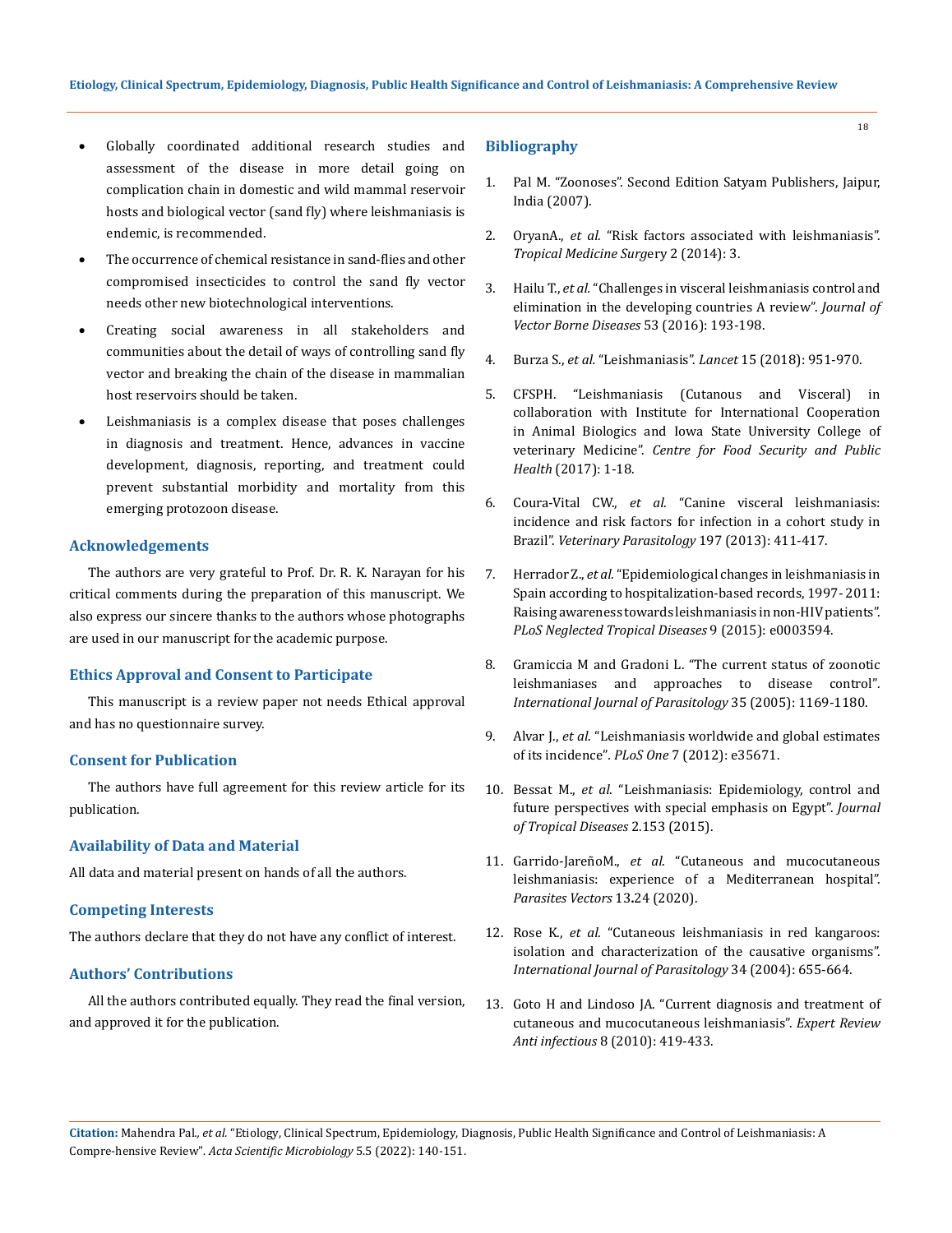- 14. Maroli M., *et al*[. "Phlebotomies sand flies: and the spreading](https://pubmed.ncbi.nlm.nih.gov/22924419/)  [of leishmaniases and other diseases of public health concern".](https://pubmed.ncbi.nlm.nih.gov/22924419/)  *[Medical Veterinary Entomology](https://pubmed.ncbi.nlm.nih.gov/22924419/)* 27 (2013): 123-147.
- 15. Dantas-Torres F., *et al.* ["Canine leishmaniasis in the old and](https://pubmed.ncbi.nlm.nih.gov/22995719/) [new world: Unveiled similarities and differences".](https://pubmed.ncbi.nlm.nih.gov/22995719/) *Trends in Parasitol*[ogy 28 \(2012\): 531-538.](https://pubmed.ncbi.nlm.nih.gov/22995719/)
- 16. [Gebremichael D. "Zoonotic impact and epidemiological](https://pubmed.ncbi.nlm.nih.gov/30538935/)  [changes of leishmaniasis in Ethiopia".](https://pubmed.ncbi.nlm.nih.gov/30538935/) *Open Veterinary Journal* [8 \(2018\): 432-440.](https://pubmed.ncbi.nlm.nih.gov/30538935/)
- 17. [Ayele A and Seyoum Z. "A review on canine leishmaniasis:](https://www.researchgate.net/publication/308796685_A_Review_on_Canine_Leishmaniasis_Etiology_Clinical_Sign_Pathogenesis_Treatment_and_Control_Methods)  [Etiology, clinical sign, pathogenesis, treatment and control](https://www.researchgate.net/publication/308796685_A_Review_on_Canine_Leishmaniasis_Etiology_Clinical_Sign_Pathogenesis_Treatment_and_Control_Methods) methods". *[Global Veterinaria](https://www.researchgate.net/publication/308796685_A_Review_on_Canine_Leishmaniasis_Etiology_Clinical_Sign_Pathogenesis_Treatment_and_Control_Methods)* 1 7 (2016): 343-352.
- 18. [Amarasinghe A and Wickramasinghe S. "A comprehensive](https://pubmed.ncbi.nlm.nih.gov/32052240/)  [review of cutaneous leishmaniasis in Sri Lanka and](https://pubmed.ncbi.nlm.nih.gov/32052240/)  [identifcation of existing knowledge gaps".](https://pubmed.ncbi.nlm.nih.gov/32052240/) *Acta Parasitologica.* [65 \(2020\): 300-309.](https://pubmed.ncbi.nlm.nih.gov/32052240/)
- 19. Mullen and Durden L. "Medical and Veterinary Entomology". *Elsevier Inc. China* (2002): 158-160.
- 20. Otranto DF., *et al.* ["Efficacy of a combination of 10%](https://pubmed.ncbi.nlm.nih.gov/17258860/)  [imidachlorid and 50% permethrin for the prevention of](https://pubmed.ncbi.nlm.nih.gov/17258860/)  [leishmaniasis in kenneled dogs in an endemic area".](https://pubmed.ncbi.nlm.nih.gov/17258860/) *Veterinary Parasitology* [44 \(2007\): 270-278.](https://pubmed.ncbi.nlm.nih.gov/17258860/)
- 21. [Robert MT. "Current understandings on the immunology](https://academic.oup.com/bmb/article/75-76/1/115/333355)  [leishmaniasis and recent developments in prevention and](https://academic.oup.com/bmb/article/75-76/1/115/333355)  treatment". *[British Medical Bulletin](https://academic.oup.com/bmb/article/75-76/1/115/333355)* 5 (2006): 115-130.
- 22. Parija S. "Textbook of Medicinal Parasitology ". *Indica PN* (2004) 94-100.
- 23. [WHO \(World Health Organization\). "Leishmaniasis" 336](https://www.who.int/leishmaniasis/disease/clinical_forms_leishmaniases/en/)  [\(2020\).](https://www.who.int/leishmaniasis/disease/clinical_forms_leishmaniases/en/)
- 24. [Desjeux P. "Leishmaniasis: current situation and new](https://pubmed.ncbi.nlm.nih.gov/15225981/)  perspectives". *[Comparative Immunology Microbiology and](https://pubmed.ncbi.nlm.nih.gov/15225981/) [Infectious Diseases](https://pubmed.ncbi.nlm.nih.gov/15225981/)* 27 (2004): 305-318.
- 25. [WHO \(World Health Organization\)."Leishmaniasis". Fact sheet.](http://www.who.int/mediacentre/factsheets/fs375/en/)  [World Health Organization, Geneva \(2015\).](http://www.who.int/mediacentre/factsheets/fs375/en/)
- 26. [Spear CR. "Review of mathematical models for neglected](https://parasitesandvectors.biomedcentral.com/articles/10.1186/s13071-017-1974-2)  [tropical diseases: Essential tools for control and elimination".](https://parasitesandvectors.biomedcentral.com/articles/10.1186/s13071-017-1974-2)  *[Parasitology Vectors](https://parasitesandvectors.biomedcentral.com/articles/10.1186/s13071-017-1974-2)* 10 (2017).
- 27. Lemma W., *et al.* ["Population dynamics and habitat preferences](https://parasitesandvectors.biomedcentral.com/articles/10.1186/1756-3305-7-359)  of *Phlebotomus orientalis* [in extra-domestic habitats of Kafta](https://parasitesandvectors.biomedcentral.com/articles/10.1186/1756-3305-7-359)  [Humera low lands-kala azar endemic areas in Northwest](https://parasitesandvectors.biomedcentral.com/articles/10.1186/1756-3305-7-359)  Ethiopia". *[Parasitology Vectors](https://parasitesandvectors.biomedcentral.com/articles/10.1186/1756-3305-7-359)* **7.**359 (2014).
- 28. Lemma W. "Zoonotic leishmaniasis and controls in Ethiopia". *Asian Pacific Journal Tropical Medicine* 11 (2018): 313 -319.
- 29. Leta S., *et al.* "Visceral leishmaniasis in Ethiopia: An evolving disease". *PLoS Neglected Tropical Dis*eases 8.9 (2014): e3131.
- 30. [ul Bari A. "Epidemiology of cutaneous leishmaniasis".](https://www.researchgate.net/publication/229025810_Epidemiology_of_cutaneous_leishmaniasis) *Journal [of Pakistan Association of Dermatologists](https://www.researchgate.net/publication/229025810_Epidemiology_of_cutaneous_leishmaniasis)* 16 (2006): 156-162.
- 31. Tesh RB and Guzman H. "Sand flies and the agents they transmit". In: Beaty BH, Marquardt WC, editors". The Biology of Disease Vectors. Niwot, CO: University of Colorado Press , USA (1998): 117-27.
- 32. [Claborn M. "The biology and control of leishmaniasis vectors".](https://www.jgid.org/article.asp?issn=0974-777X;year=2010;volume=2;issue=2;spage=127;epage=134;aulast=)  *[Journal of Global Infectious Diseases](https://www.jgid.org/article.asp?issn=0974-777X;year=2010;volume=2;issue=2;spage=127;epage=134;aulast=)* 2 (2010).
- 33. Ready PD. "Biology of phlebotomine sand fly as vectors of disease agents". *Annual Review Entomology* 58 (2013): 227- 250.
- 34. Kumar A. "Leishmania and leishmaniasis". Springer New York, USA (2013): 7-10.
- 35. [Bates PA. "Transmission of leishmania, metacyclic](https://pubmed.ncbi.nlm.nih.gov/17517415/)  [promastigotes by phlebotomine sand fly".](https://pubmed.ncbi.nlm.nih.gov/17517415/) *International [Journal Parasitology](https://pubmed.ncbi.nlm.nih.gov/17517415/)* 37 (2007): 1097-1106.
- 36. WHO. "Control of the leishmaniases". *World Health Organization Technical Report Series* 949 (2010): 1-186.
- 37. Roque AL and Jansen AM. "Wild and synanthropic reservoirs of Leishmania species in the Americas". *International Journal Parasitology Parasites Wildlife* 3 (2014): 251-262.
- 38. Rohousova I., *et al*[. "Exposure to Leishmania spp. and sand flies](https://www.ncbi.nlm.nih.gov/pmc/articles/PMC4495613/)  [in domestic animals in northwestern Ethiopia".](https://www.ncbi.nlm.nih.gov/pmc/articles/PMC4495613/) *Parasitology Vectors* [8 \(2015\): 360.](https://www.ncbi.nlm.nih.gov/pmc/articles/PMC4495613/)
- 39. Raymond RW., *et al.* ["Temporal and spatial distribution](https://pubmed.ncbi.nlm.nih.gov/12764430/) [of Leishmania mexicana infection in a population of](https://pubmed.ncbi.nlm.nih.gov/12764430/)  Neotomamicropus". *[Mem Institution Swaldo Cruz](https://pubmed.ncbi.nlm.nih.gov/12764430/)* 98 (2003): [171-180.](https://pubmed.ncbi.nlm.nih.gov/12764430/)
- 40. Koutis CH. "Special Epidemiology". Editions, Technological Educational Institute of Athens: Athens, Greece (2007).

**Citation:** Mahendra Pal*., et al.* "Etiology, Clinical Spectrum, Epidemiology, Diagnosis, Public Health Significance and Control of Leishmaniasis: A Compre-hensive Review". *Acta Scientific Microbiology* 5.5 (2022): 140-151.

149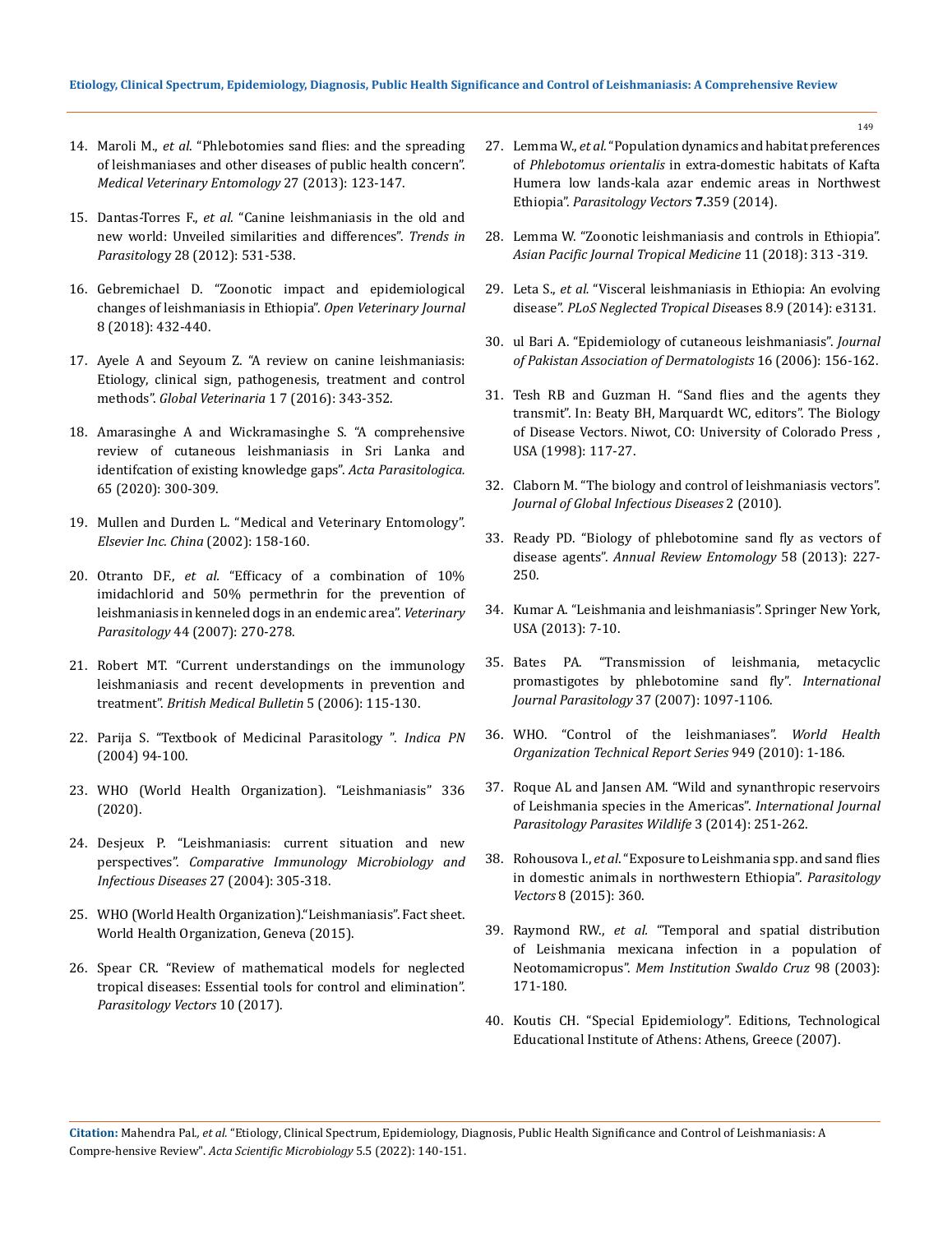- 41. Assafa D., *et al.* "Medical parasitology lecture notes degree and diploma programs for health science students. Jimma University, Debub University, University of Gondar In collaboration with the Ethiopia Public Health Training Initiative". *The Carter Center, the Ethiopia Ministry of Health, and the Ethiopia Ministry of Education* (2004).
- 42. Taylor MA., *et al.* "Veterinary Parasitology 3rd edition". *Oxford Blackwell Publishing* (2007): 407-408.
- 43. [Baneth G and Shaw SE. "Chemotherapy of canine leishmaniosis".](https://pubmed.ncbi.nlm.nih.gov/12079737/)  *[Veterinary Parasitology](https://pubmed.ncbi.nlm.nih.gov/12079737/)* 106 (2002) 315-324.
- 44. Silva FL., *et al.* "Venereal transmission of canine visceral leishmaniasis". *Veterinary Parasitology* 160 (2009): 55-59.
- 45. [Bari AU and Rahman SB. "Cutaneous leishmaniasis: an](https://www.researchgate.net/publication/287601433_Cutaneous_leishmaniasis_An_overview_of_parasitology_and_host-parasite-vector_inter_relationship)  [overview of parasitology and host-parasite-vector inter](https://www.researchgate.net/publication/287601433_Cutaneous_leishmaniasis_An_overview_of_parasitology_and_host-parasite-vector_inter_relationship)  relationship". *[Journal of Pakistan Association of Dermatologists](https://www.researchgate.net/publication/287601433_Cutaneous_leishmaniasis_An_overview_of_parasitology_and_host-parasite-vector_inter_relationship)*  [1 \(2008\): 42-48.](https://www.researchgate.net/publication/287601433_Cutaneous_leishmaniasis_An_overview_of_parasitology_and_host-parasite-vector_inter_relationship)
- 46. Galgamuwa LS., *et al.* ["Clinico-epidemiological patterns of](https://pubmed.ncbi.nlm.nih.gov/28285499/)  [cutaneous leishmaniasis patients attending the Anuradhapura](https://pubmed.ncbi.nlm.nih.gov/28285499/)  teaching hospital, Sri Lanka". *[Korean Journal Parasitology](https://pubmed.ncbi.nlm.nih.gov/28285499/)* 55 [\(2017\): 1-7.](https://pubmed.ncbi.nlm.nih.gov/28285499/)
- 47. Siriwardana Y., *et al*[. "First evidence for two independent and](https://doi.org/10.1155/2019/64759%2039)  [different leishmaniasis transmission foci in Sri Lanka: recent](https://doi.org/10.1155/2019/64759%2039)  [introduction or long-term existence?".](https://doi.org/10.1155/2019/64759%2039) *Journal of Tropical [Medicine](https://doi.org/10.1155/2019/64759%2039)* (2019).
- 48. Rajapaksa US., *et al*. "Cutaneous leishmaniasis in southern Sri Lanka". *Trans Social Tropical Medicine Hygiene* 101 (2007): 799-803.
- 49. Chandrawansa PH., *et al*. "Cutaneous leishmaniasis-an emerging threat". *Journal of Ruhunu Clinical Societies* 15 (2008): 20-24.
- 50. [Ranawaka RR and Weerakoon HS. "Randomized, double](https://pubmed.ncbi.nlm.nih.gov/20438389/)[blind, comparative clinical trial on the efcacy and safety of](https://pubmed.ncbi.nlm.nih.gov/20438389/)  [intralesional sodium stibogluconate and intralesional 7%](https://pubmed.ncbi.nlm.nih.gov/20438389/)  [hypertonic sodium chloride against cutaneous leishmaniasis](https://pubmed.ncbi.nlm.nih.gov/20438389/) caused by L. donovani". *[Journal of Dermatology and Treatment](https://pubmed.ncbi.nlm.nih.gov/20438389/)* [21 \(2010\): 286-293.](https://pubmed.ncbi.nlm.nih.gov/20438389/)
- 51. Kariyawasam KK., *et al*. "Characterisation of cutaneous leishmaniasis in Matara district, southern Sri Lanka: evidence for case clustering". *Pathology Global Health*. 109 (2015): 336- 343.
- 52. deVries HJ., *et al*[. "Cutaneous leishmaniasis: recent](https://pubmed.ncbi.nlm.nih.gov/25687688/)  [developments in diagnosis and management".](https://pubmed.ncbi.nlm.nih.gov/25687688/) *American [Journal of Clinical Dermatology](https://pubmed.ncbi.nlm.nih.gov/25687688/)* 16 (2015): 99-109.
- 53. Shirian S., *et al*[. "Comparison of conventional, molecular,](https://pubmed.ncbi.nlm.nih.gov/24476521/)  [and immune histo-chemical methods in diagnosis of typical](https://pubmed.ncbi.nlm.nih.gov/24476521/)  [and atypical cutaneous leishmaniasis".](https://pubmed.ncbi.nlm.nih.gov/24476521/) *Archives of Pathology [Laboratory Medicine](https://pubmed.ncbi.nlm.nih.gov/24476521/)* 138 (2014): 235-240.
- 54. Elmahallawy EK., *et al.* ["Diagnosis of leishmaniasis".](https://pubmed.ncbi.nlm.nih.gov/25116660/) *Journal of [Infectious Countries](https://pubmed.ncbi.nlm.nih.gov/25116660/)* 8 (2014): 961-972.
- 55. Reithinger R. "Diagnosis and treatment of cutaneous leishmaniasis". *Expert Review Dermatology* 3 (2014): 315-327.
- 56. Singh S., *et al.* ["Applications of molecular methods for](https://pubmed.ncbi.nlm.nih.gov/15833054/)  Leishmania control". *[Expert Review Molecular Diagnosis](https://pubmed.ncbi.nlm.nih.gov/15833054/)* 5 [\(2005\): 251-265.](https://pubmed.ncbi.nlm.nih.gov/15833054/)
- 57. Boelaert M., *et al.* ["A comparative study of the effectiveness of](https://pubmed.ncbi.nlm.nih.gov/14971701/)  [diagnostic tests for visceral leishmaniasis".](https://pubmed.ncbi.nlm.nih.gov/14971701/) *American Journal [of Tropical Medicine Hygiene](https://pubmed.ncbi.nlm.nih.gov/14971701/)* 70 (2004): 72-77.
- 58. Singh O. P., *et al.* ["Xenodiagnosisto address key questions](https://journals.plos.org/plosntds/article?id=10.1371/journal.pntd.0008363)  [in visceral Leishmaniasis control and elimination".](https://journals.plos.org/plosntds/article?id=10.1371/journal.pntd.0008363) *PLoS [Neglected Tropical Disease](https://journals.plos.org/plosntds/article?id=10.1371/journal.pntd.0008363)* 14 (2020): e0008363.
- 59. Sadlova J., *et al.* "Xenodiagnosis of *[Leishmania donovani](https://parasitesandvectors.biomedcentral.com/articles/10.1186/s13071-015-0765-x)* in BALB/c mice using *[Phlebotomus orientalis](https://parasitesandvectors.biomedcentral.com/articles/10.1186/s13071-015-0765-x)*: a new laboratory model". *[Parasitology Vectors](https://parasitesandvectors.biomedcentral.com/articles/10.1186/s13071-015-0765-x)* 8 (2015): 158.
- 60. Akhoundi M., *et al.* ["Leishmania infections: molecular targets](https://www.sciencedirect.com/science/article/pii/S0098299716300450)  and diagnosis". *[Molecular Aspects of Medicine](https://www.sciencedirect.com/science/article/pii/S0098299716300450)* 57 (2017): 1-29.
- 61. [Tlamcani Z. "Visceral leishmaniasis: an update of laboratory](https://www.sciencedirect.com/science/article/abs/pii/S2222180816610770)  diagnosis". *[Asian Pacific Journal of Tropical Diseases](https://www.sciencedirect.com/science/article/abs/pii/S2222180816610770)* 6 (2016): [505-508.](https://www.sciencedirect.com/science/article/abs/pii/S2222180816610770)
- 62. Azizi K., *et al.* ["Molecular detection of Leishmania isolated from](https://pubmed.ncbi.nlm.nih.gov/22647811/)  [cutaneous leishmaniasis patients in Jask County, Hormozgan](https://pubmed.ncbi.nlm.nih.gov/22647811/)  Province, Southern Iran". *[Asian Pacific Journal of Tropical](https://pubmed.ncbi.nlm.nih.gov/22647811/)  Diseases* [5 \(2012\): 514-517.](https://pubmed.ncbi.nlm.nih.gov/22647811/)
- 63. Shahbazi F., *et al*[. "Evaluation of PCR assay in diagnosis and](https://pubmed.ncbi.nlm.nih.gov/18651180/)  [identification of cutaneous leishmaniasis: a comparison](https://pubmed.ncbi.nlm.nih.gov/18651180/)  [with the parasitological methods".](https://pubmed.ncbi.nlm.nih.gov/18651180/) *Parasitology Research* 103 [\(2008\): 1159-1162.](https://pubmed.ncbi.nlm.nih.gov/18651180/)
- 64. Bhalla N., *et al*[. "Introduction to biosensors".](https://www.ncbi.nlm.nih.gov/pmc/articles/PMC4986445/) *Essays [Biochemicals](https://www.ncbi.nlm.nih.gov/pmc/articles/PMC4986445/)* 60 (2016): 1-8.
- 65. Zhang Z., *et al*[. "Nanomaterials-based electrochemical](https://www.researchgate.net/publication/333792443_Nanomaterials-Based_Electrochemical_Immunosensors)  immunosensors". *[Micromachines](https://www.researchgate.net/publication/333792443_Nanomaterials-Based_Electrochemical_Immunosensors)* 10 (2019): 397.

**Citation:** Mahendra Pal*., et al.* "Etiology, Clinical Spectrum, Epidemiology, Diagnosis, Public Health Significance and Control of Leishmaniasis: A Compre-hensive Review". *Acta Scientific Microbiology* 5.5 (2022): 140-151.

150